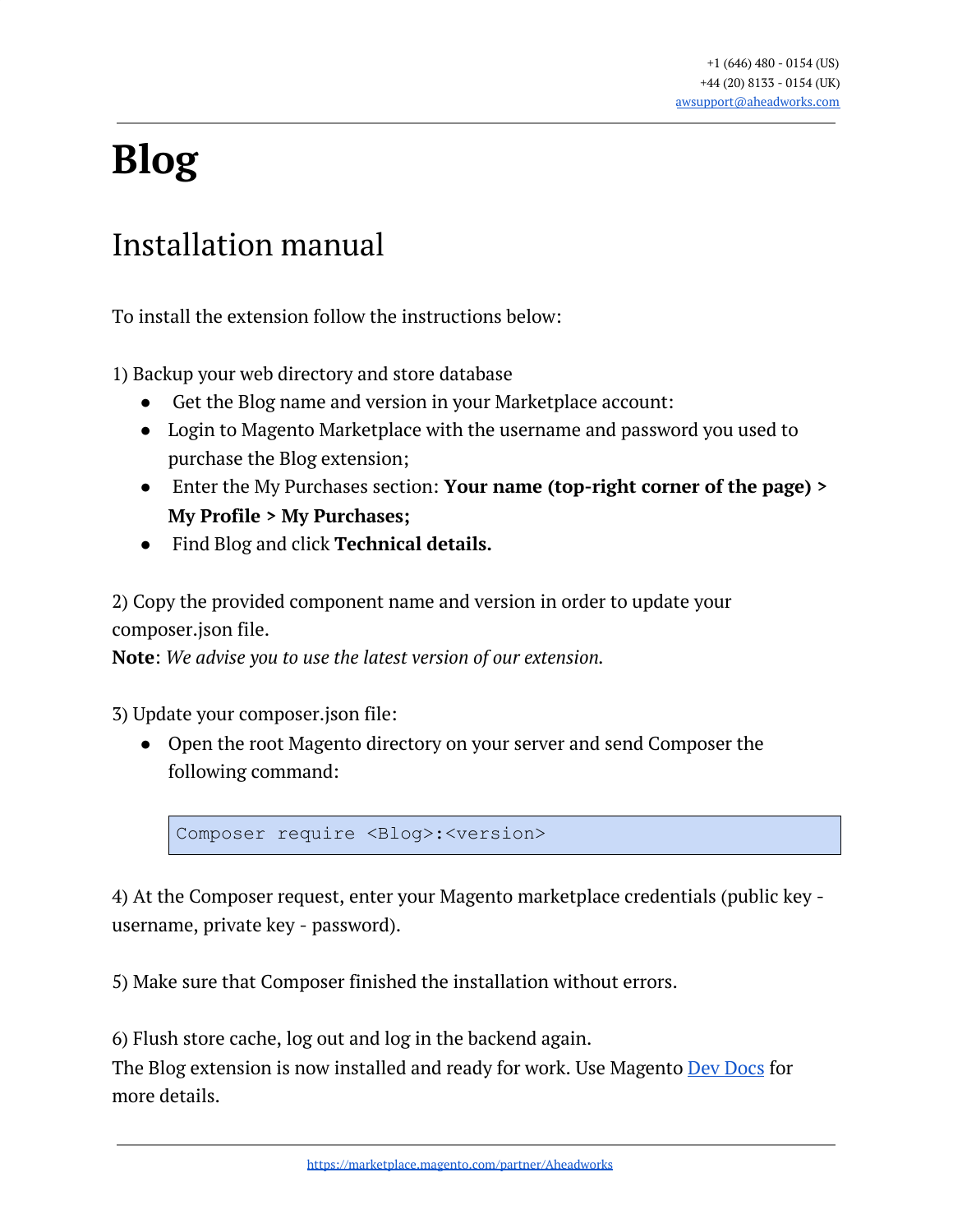# **PWA Studio for Magento 2**

For getting PWA Studio free add-on please contact **[awsupport@aheadworks.com](mailto:awsupport@aheadworks.com)**.

# Pre-Installation Requirements

Make sure, the following requirements are met prior to the installation of PWA:

● A *Linux* kernel operating system (OS). Ubuntu distributions are preferred.

Windows OS is not supported.

- NodeJS (version 10.14.1 and higher) and Yarn (version 1.13.0 and higher), preinstalled on the OS.
- Magento (version 2.4.0-2.4.1), preinstalled on the Server. Access via https enabled.
- [Aheadworks](https://marketplace.magento.com/aheadworks-module-blog.html) Blog (version 2.8.0) and Aheadworks BlogGraphQL extensions, pre-installed on the Server. Though part of the Aheadworks Blog installation package, BlogGraphQl is installed separately.

# Installing and Configuring PWA Studio

#### 1. Use the following command to install PWA Studio:

yarn create @magento/pwa

2. Enter any name (no spaces) in response to the "**Project root directory"** query, For example, "*Blog*". This will create a directory to host all the files of the installation.

3. Choose "*Other*" for the "**Magento instance to use as a backend"** query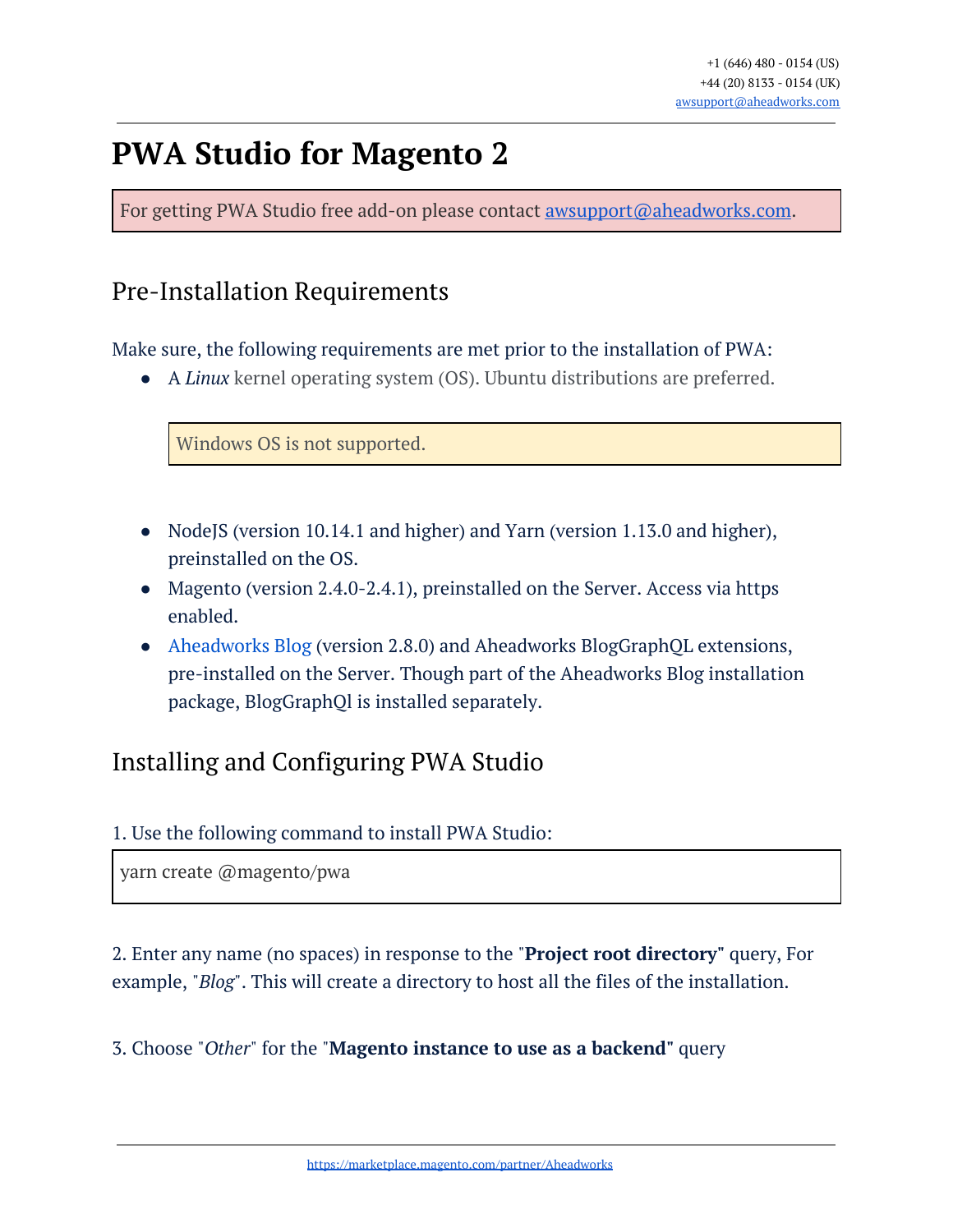4. Enter the address of the Server in response to the **"URL of a Magento to use as a backend"** query. The address must start https://

5. Leave default replies for all the remaining queries.

Reply "y" to the **"Install package dependencies with yarn..."**query.

#### 6. Go to the project folder:

cd <project\_name>

#### 7. Run the following command:

yarn run buildpack create-custom-origin .

**The command is to end with a space and dot.** This will ensure that no error will be ignored on running the project.

8. Go to the project root directory and find the *.env* file. Open the file and change the value of the IMAGE\_OPTIMIZING\_ORIGIN parameter from "*auto*" into "*backend*".

### Employing Aheadworks Blog

1. Copy the */awBlog/* folder into */src/*

2. Go to the project root directory and find the *.local-intercept.js* file. Insert the following code into the file: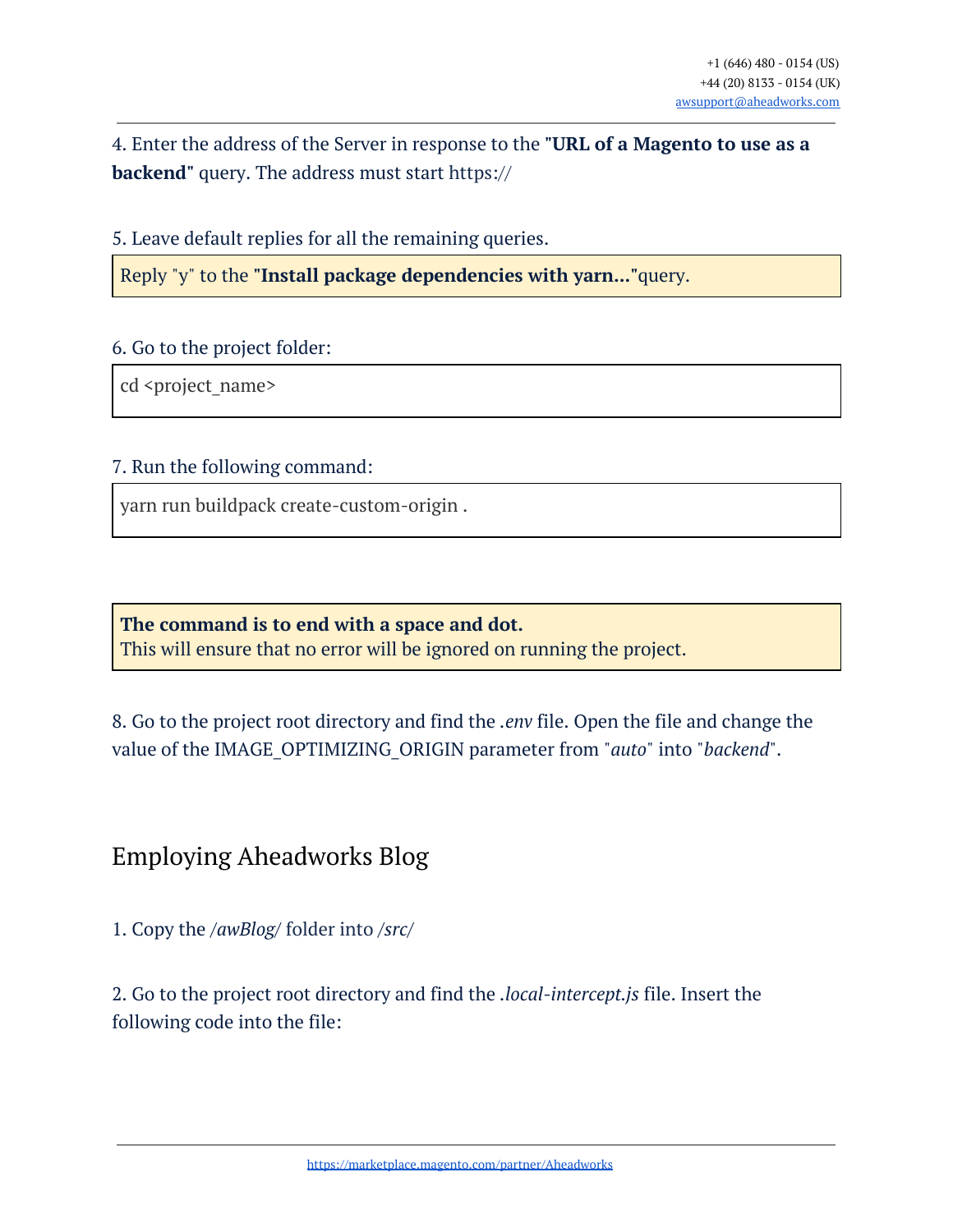```
module.exports = targets => {
  targets.of('@magento/venia-ui').routes.tap(routes => {
    routes.push({
      name: 'Blog',
      pattern: '/blog/:name?/:key?',
      path: require.resolve('./src/awBlog/components/Blog/blog.js')
    });
    return routes;
 });
};
```
#### 3. Add the following line to */src/store.js*

import { awReducerBlog } from './awBlog/redux/reducers/awReducerBlog';

#### 4. Change the following line:

```
const rootReducer = combineReducers(reducers);
```
To

const rootReducer = combineReducers({...reducers, awReducerBlog});

### Running PWA Studio Project

#### Run the following command to test the Development version:

yarn run watch